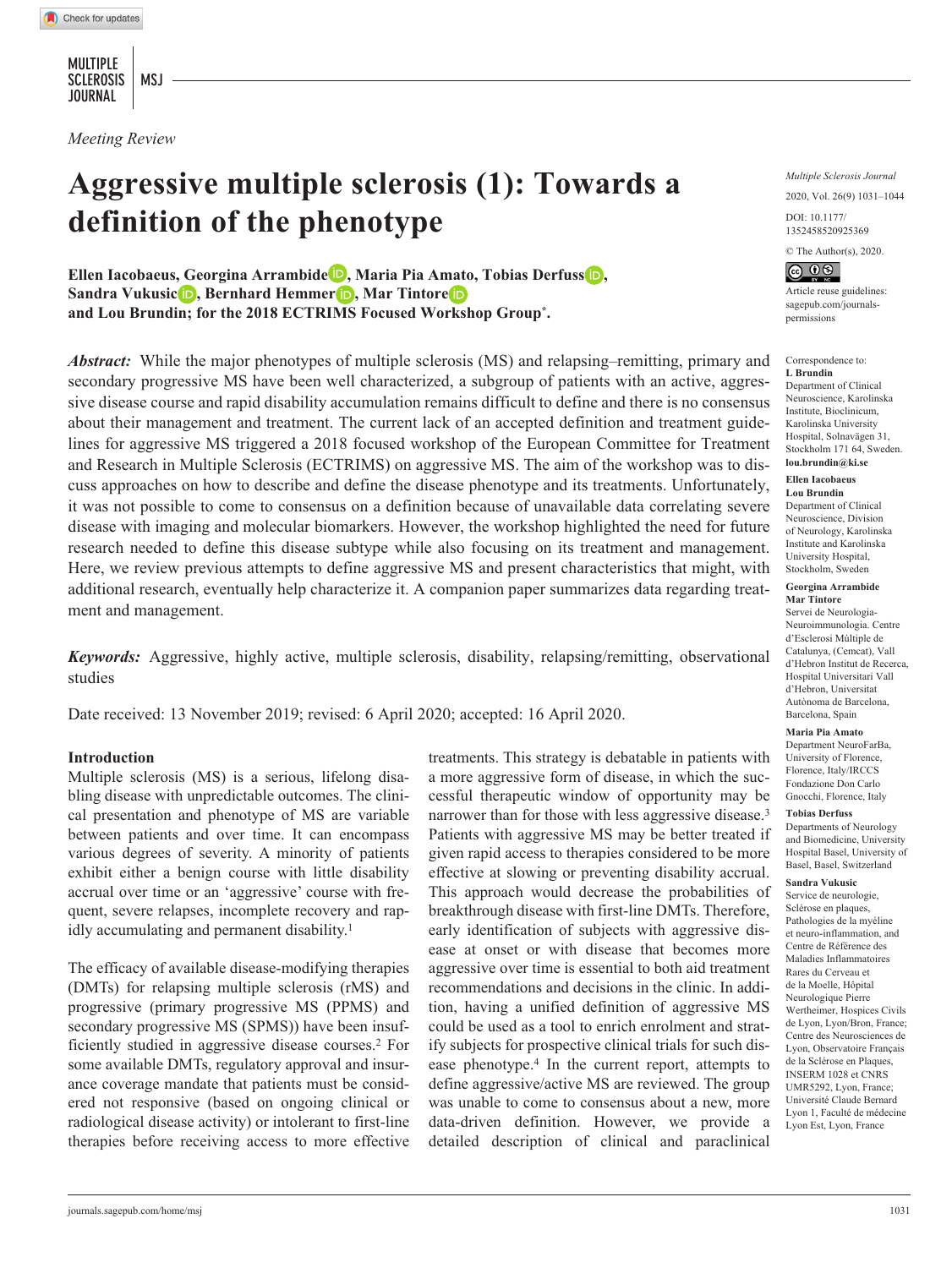**Bernhard Hemmer** Department of Neurology, Klinikum rechts der Isar, School of Medicine, Technical University of Munich, Munich, Germany; Munich Cluster for Systems Neurology (SyNergy), Munich, Germany

\* Participants to the ECTRIMS-Focused Workshop on Aggressive MS are listed in Supplemental Table 1.

factors that are relevant to substantiate a definition, such as imaging, neuropathological and immunological findings, as well as biomarker and genetic factors that should be studied to determine possible associations with the clinical phenotype of aggressive MS.

#### **Materials and methods**

To explore aggressive MS, its definition and treatment, the European Committee for Treatment and Research in Multiple Sclerosis (ECTRIMS) held a focused workshop on aggressive MS in March 2018 in Brussels, Belgium, including 50 European, North and South American, Asian and Australian neurologists and other professionals with interest in the understudied subgroup of MS patients with aggressive disease. Presentations on the clinical, paraclinical and biological characteristics of aggressive MS were followed by discussions about current treatment strategies and recommendations for future research that will allow improved definitions of aggressive MS and more effective and tailored treatment of affected patients. To support information presented at the workshop and data which appeared after, while this manuscript was being prepared, we conducted literature searches in the English language using PubMed, applying the following search terms: 'multiple sclerosis' OR 'MS' AND 'aggressive' and 'multiple sclerosis' OR 'MS' AND 'highly active'.

# **Results**

# *Past and recent efforts to define aggressive/highly active/malignant MS*

Previous efforts to characterize severe or aggressive MS focused on the group of patients with highly active disease (frequent and severe relapses, rapid worsening) and high inflammatory and neurodegenerative activity, generally those with poor prognosis and outcomes over relatively short periods of time (Table 1). These have been variously categorized as those with 'malignant  $MS<sup>5</sup>$ 'aggressive  $MS<sup>10</sup>$  or 'highly active MS'.15 'Malignant MS' was defined in 1996 as a 'disease with a rapid progressive course, leading to significant disability in multiple neurologic systems or death in a relatively short time after disease onset'.5 However, the authors of this statement did not specify how to quantify any of these criteria, thus leaving the definition somewhat vague. In the following years, they advised that a 'malignant' (as well as a 'benign') label may be misleading, vary over time and only be determined retrospectively, concluding that such labels should be used with caution.<sup>1</sup>

The term 'ever malignant' was used to define MS patients who reached an Expanded Disability Status Scale (EDSS) of 6.0 within 5 years, which corresponded to 12.1% of a cohort of 478 MS patients.<sup>6</sup> 'Ever malignant' cases had significantly more relapses, more motor symptoms and a higher frequency of a progressive onset.<sup>6</sup> In a larger study,  $4\%$ -14% of subjects fulfilled the criteria for 'aggressive MS'.7,8 Here, aggressive MS constituted one of the three forms: form 1 included patients who reached an EDSS of 6 within 5 years, form 2 included those with  $EDSS \ge 6$  at the age of 40 years and form 3 included those who entered SPMS within 3 years after rMS disease onset.7,8 Additional criteria for aggressive onset MS have been described from retrospective assessment as (1) two or more relapses in the year after onset and two or more gadolinium-enhancing (Gd+) lesions on brain magnetic resonance imaging (MRI) or (2) one relapse within a year after onset if it results in sustained baseline EDSS score of 3 along with two or more  $Gd+$  lesions.<sup>9</sup> Based on these criteria, 58 (7.3%) of 783 MS patients were considered to have aggressive onset MS.<sup>9</sup>

Other definitions of aggressive MS have been proposed when considering treatment options. One of the rare clinical trials aimed at highly active disease, testing mitoxantrone induction therapy prior to interferon (IFN) β1b, defined aggressive MS as  $\geq 2$  relapses or an EDSS increase  $\geq 2$  points in the 12 preceding months,  $\geq 1$  Gd-enhancing lesion and baseline EDSS between 2.5 and 5.0.11 Clinicians faced with identifying patients with breakthrough disease eligible for treatment with autologous haematopoetic stem cell transplantation (aHSCT) have characterized such individuals as having 'highly active MS', defined as subjects with 'failure of at least one and up to three DMTs evidenced by ongoing or increased clinical and MRI activity'.12 A recent review on treatment algorithms for aggressive MS similarly added 'unresponsiveness to first and/or second line treatment', as a defining feature to be considered along with clinical and MRI parameters.<sup>10</sup>

In spite of these reports with various suggestions for the definition of severe or aggressive MS, there is no consensus about which, if any, of these definitions is most appropriate or most useful in clinical practice or in a research setting. All are hampered by the need for either a retrospective assessment of the disease course or a prolonged prospective evaluation until fulfilling the proposed criteria and thus hinder the ability to make rapid and efficient treatment decisions. Efforts to identify early risk factors for disease severity are ongoing in inception cohorts and registries. Two studies, reported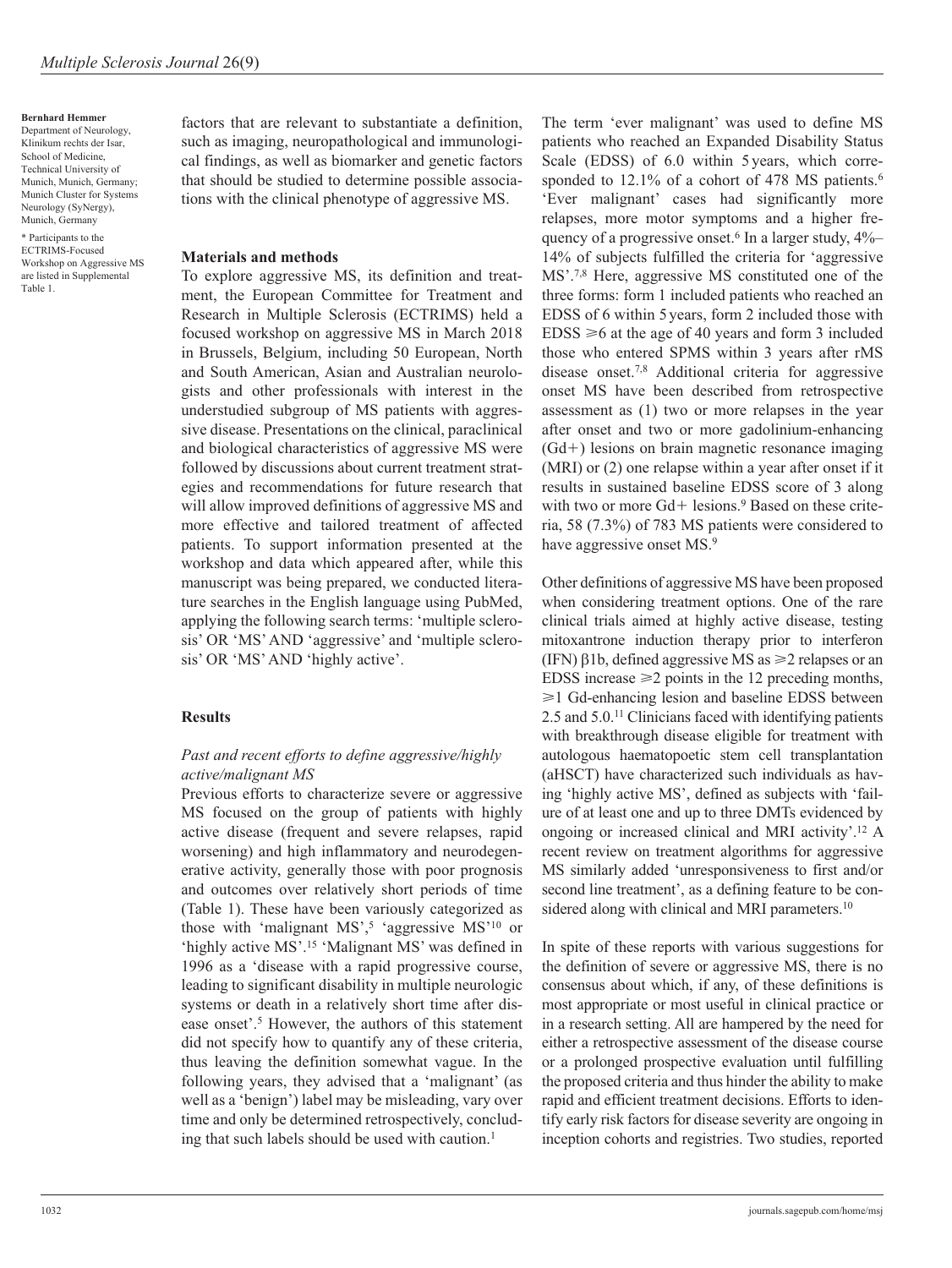| Definition                                                                                                                                                                                                                                                  | Citation                                                                                                                                                                                                                                                                              | Author                                                      |  |  |  |
|-------------------------------------------------------------------------------------------------------------------------------------------------------------------------------------------------------------------------------------------------------------|---------------------------------------------------------------------------------------------------------------------------------------------------------------------------------------------------------------------------------------------------------------------------------------|-------------------------------------------------------------|--|--|--|
| Malignant MS                                                                                                                                                                                                                                                | "A disease with a rapid progressive course, leading to significant disability<br>in multiple neurologic systems or death in a relatively short time after<br>disease onset"                                                                                                           | Lublin et al. $5$                                           |  |  |  |
| Ever malignant<br>MS                                                                                                                                                                                                                                        | "Patients that reached an EDSS of 6.0 within 5 years from onset."                                                                                                                                                                                                                     | Gholipor et al. <sup>6</sup>                                |  |  |  |
| Aggressive MS                                                                                                                                                                                                                                               | "Patients that reached an EDSS of 6.0 within 5 years from onset" (Form 1).<br>"Patients that reached an EDSS $\geq 6.0$ at the age of 40 years" (Form 2)<br>"Patients who entered SPMS phase within 3 years after rMS onset" (Form 3)                                                 | Menon S et al. <sup>7</sup><br>Menon S et al. $8$           |  |  |  |
| Aggressive onset<br><b>MS</b>                                                                                                                                                                                                                               | "MS patients with (a) $\geq 2$ relapses in the year after onset <i>and</i> $\geq 2$ Gd+<br>lesions on brain MRI scan $or$ (b) one relapse within 1 year after onset if<br>it results in sustained baseline EDSS score of 3.0 along with $\geq 2$ Gd+<br>lesions".                     | Kaunzner et al. <sup>9</sup>                                |  |  |  |
| Aggressive MS                                                                                                                                                                                                                                               | "rMS with one or more of the following features: (a) EDSS score of 4.0<br>within 5 years of onset.<br>(b) Multiple $(\geq 2)$ relapses with incomplete resolution in the past year.<br>$(c) \ge 2$ MRI scans showing new or enlarging T2 lesions or Gd+ lesions<br>despite treatment. | Rush et al. $10$                                            |  |  |  |
| Aggressive<br>relapsing-<br>remitting MS<br>(ARMS)                                                                                                                                                                                                          | (d) No response to therapy with one or more DMTs for up to 1 year".<br>$\geq$ 2 relapses or an EDSS increase $\geq$ 2 points in the 12 preceding months,<br>$\geq 1$ Gd-enhancing lesion and baseline EDSS between 2.5 and 5.0'.                                                      | Edan G et al. <sup>11</sup>                                 |  |  |  |
| Highly active MS                                                                                                                                                                                                                                            | Failure of conventional treatment and $\geq 1$ severe relapses and/or incomplete<br>recovery from clinically significant relapses and $\geq 1$ Gd+ lesion of diameter<br>$\geq 3$ mm or accumulation of $\geq 0.3$ T2 lesions/month in two consecutive MRI<br>6–12 months apart'.     | Saccardi et al. <sup>12</sup>                               |  |  |  |
| Aggressive MS<br>Aggressive MS                                                                                                                                                                                                                              | 'Reaching an EDSS $\geq 6.0$ within 10 years of disease onset'<br>'Reaching an EDSS $\geq 6.0$ within 10 years of disease onset'                                                                                                                                                      | Tintore et al. <sup>13</sup><br>Malpas et al. <sup>14</sup> |  |  |  |
| MS: multiple sclerosis; EDSS: Expanded Disability Status Scale; SPMS: secondary progressive multiple sclerosis; rMS: relapsing<br>multiple sclerosis; MRI: magnetic resonance imaging; Gd+: gadolinium-enhancing lesions; DMT: disease-modifying treatment. |                                                                                                                                                                                                                                                                                       |                                                             |  |  |  |

**Table 1.** Historical and contemporary attempts at defining aggressive/highly active multiple sclerosis.

since the conclusion of the workshop, defined aggressive MS as reaching an EDSS  $\geq 6.0$  within 10 years of disease onset. In both cohorts, approximately 5.0–6.0% of patients fulfilled this definition.13,14 Their findings are described in the clinical and MRI subsections in the following.

# *Characteristics of aggressive MS*

*Clinical features.* Rapid progression of disability is a commonly cited characteristic of aggressive MS. Clinical manifestations that have been associated with an accelerated worsening of disability in MS are summarized in Table 2A, including (a) severe relapse(s) leading to an increase by one EDSS point or greater than or equal to two points in any functional system (FS) and/or the need for hospitalization and/or steroid therapy, (b) multifocal attacks, $18,19$  (c) incomplete remission<sup>20,21</sup> and (d) attacks affecting motor, cognitive, sphincter or cerebellar systems.14,18,22–26 Additional clinical factors are frequent relapses in the first years,<sup>16,27,28</sup> short inter-attack interval<sup>21,16</sup> and early accrual of disability with superimposed attacks.16 Severe MS relapses have been more frequently reported among young persons with MS<sup>65</sup> although older age at MS onset is associated with higher risk of disability worsening.24,17 After the Workshop, Malpas et al defined aggressive MS as reaching an EDSS ⩾6.0 within 10years of disease onset. Indicators of an aggressive disease course included age >35years at symptom onset,  $EDSS \ge 3.0$  in the first year and presence of pyramidal signs in the first year of disease evolution. Using the MSBase registry, patients with all three features had a 32.0% risk of fulfilling the proposed aggressive MS definition.14 Some of these findings, such as older age and motor symptoms at disease onset, are in accordance with previous attempts to define aggressive MS in retrospective analyses of prospectively acquired data.6,7

*MRI findings.* MRI findings have played a central role in diagnosis, individual evaluation in clinical practice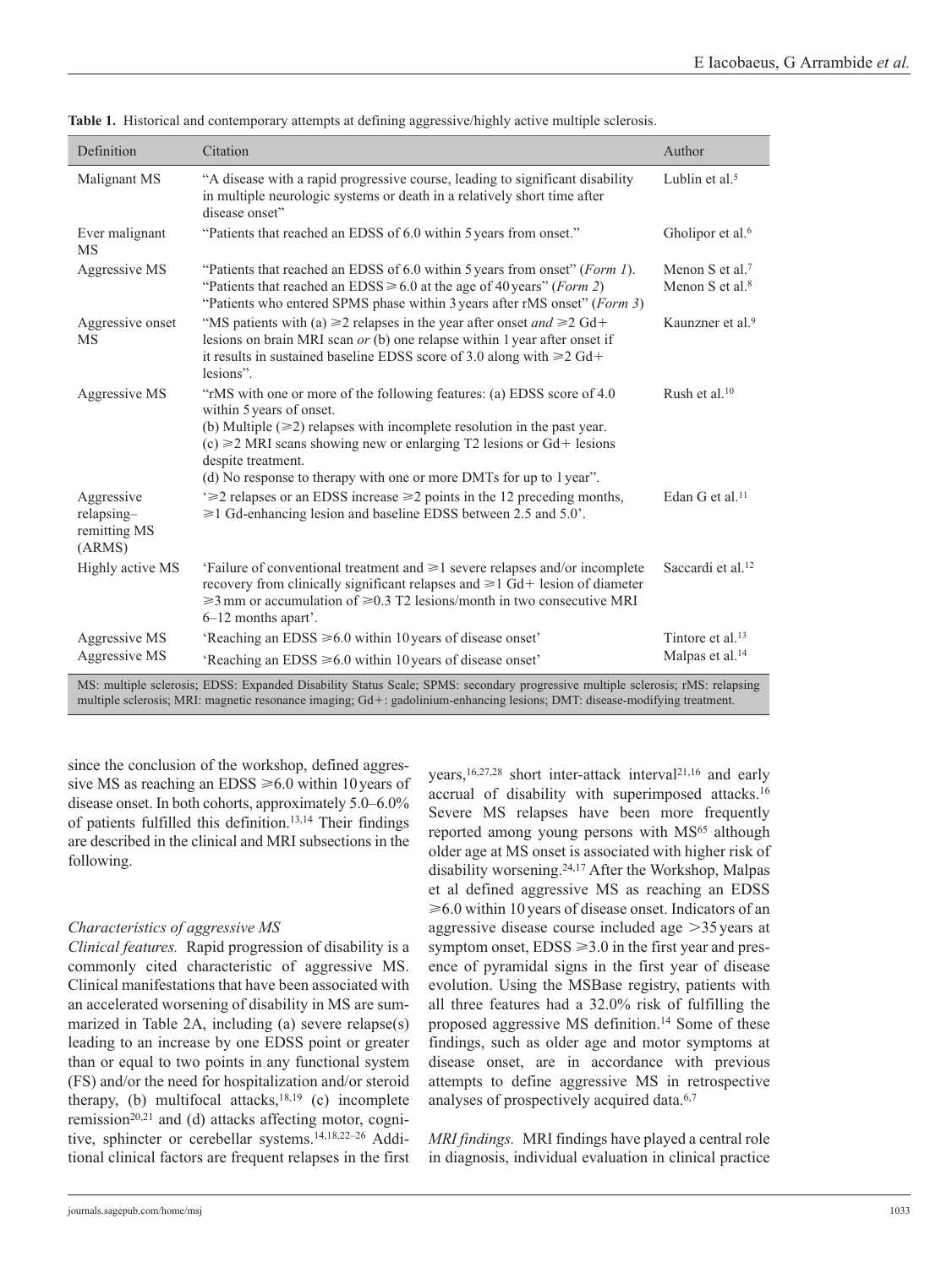**Table 2.** Potential parameters associated with more aggressive disease course (any one or a combination of these characteristics may signal aggressive disease and all are deserving of further exploration and if possible, validation in the context of assessing severity of disease and poor prognosis).

```
A. Clinical features and demographics
  Male sex<sup>16,17</sup>
  Older age at onset (>35 or >40 years)<sup>14,17,18</sup>
  Severe relapses
     \geq 1 point increase in EDSS or \geq 2 points in any functional system
      Need of hospitalization and/or steroid therapy
     Multifocal<sup>18,19</sup>
     Incomplete remission<sup>20,21</sup>
     Affecting motor, cerebellar, cognition, or sphincter functions<sup>18,22-26</sup>
     Presence of pyramidal signs in the first year of disease evolution<sup>14</sup>
  Frequent relapses in the first 5 \, \text{years}^{27,28}Short interval between relapses<sup>16,21</sup>
  Early accrual of disability with superimposed attacks<sup>16</sup>
  EDSS \geq 3.0 in the first year of disease evolution<sup>14</sup>
B. MRI findings
  High T2 lesion burden<sup>13,29,30</sup>
  \geq20 T2 lesions at the time of disease onset<sup>13</sup>
  \geq 2 Gd+ lesions<sup>10,31</sup>
  \geq 2 Gd+ lesions at the time of disease onset<sup>13</sup>
  T1 black holes<sup>29,32</sup>
  Infratentorial lesions30,33
  Spinal cord lesion and/or atrophy30,34,35
  Early discernible atrophy36
  Cortical and deep grey matter atrophy32,37,38
  Smouldering lesions<sup>39</sup>
C. Neuropathological features
  Transections of axons during inflammatory demyelination<sup>40</sup>
  Chronic demyelination causing axonal degeneration41Cortical demyelination with neuritic transection and neuronal death<sup>42</sup>
  Synaptic spine loss<sup>43</sup>
D. Immunological features in the blood
  Shift in the balance between Tregs and proinflammatory T-cells<sup>44-47</sup>
  Lower percentage of CD4+ Foxp3 Tregs, memory CD4 and CD8 cells and CD56high NK Cells<sup>44,46,47</sup>
  Increased Th17 cell responses<sup>48</sup>
  Low TCR diversity<sup>49</sup>
E. Biomarker correlates
  Detection of CSF IgM OCB<sup>50,51</sup>
  Elevated IgG Index48
  Elevated levels of NfL in CSF or serum52–55
  CSF CXCL1356,57
  CSF CHI3L158
CSF MMP959
F. Genetic markers
  HLA-DRB1*15:0160
  PD-161
  MGAT5<sup>62</sup>
  APOE-epsilon 463
  BDNF64
```
MS: multiple sclerosis; EDSS: Expanded Disability Status Scale; Gd+: gadolinium enhancing lesions; TCR: T-cell receptor; CSF: cerebrospinal fluid; OCB: oligoclonal bands; NfL: neurofilament light chain; CHI3L1: chitinase 3-like 1 protein; MMP9: metallomatrix protein 9.

and as a research tool. It can be used to assess disease severity and predict poor prognosis. Several imaging biomarkers have been studied, although not necessarily focusing on aggressive MS (Table 2B, Figure 1). The presence of a high T2 lesion load,  $>2$  Gd + lesions, lesion topography, T1 black holes and early discernible atrophy are well recognized early predictors for disease progression.<sup>13,29–34,68–70</sup> A study of over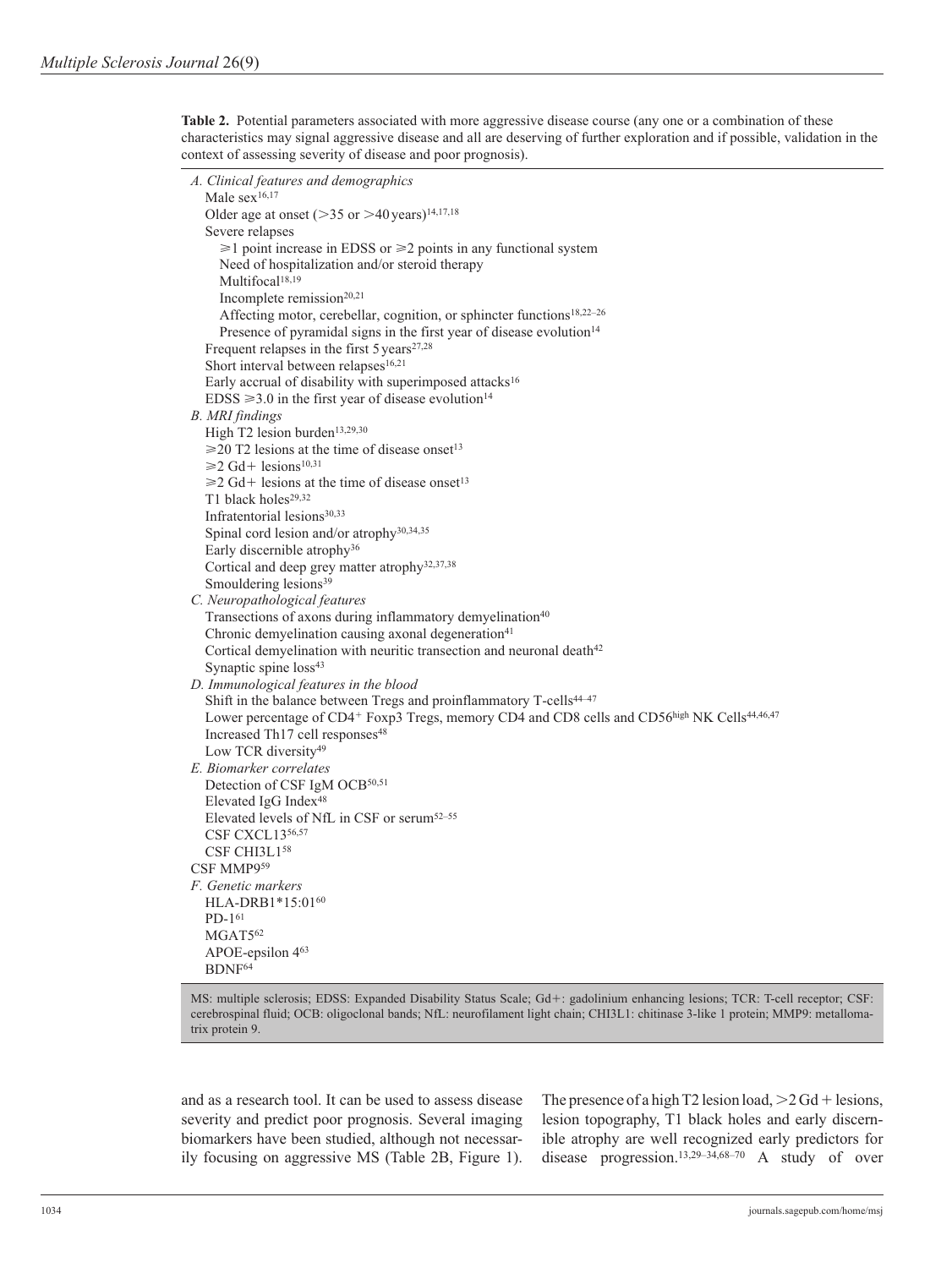| Biomarker                         | Authors                                                          | $\boldsymbol{n}$ | Duration of<br>follow-up<br>(months) | MRI data available                          | Major findings                                                                             |
|-----------------------------------|------------------------------------------------------------------|------------------|--------------------------------------|---------------------------------------------|--------------------------------------------------------------------------------------------|
| Intrathecal IgG                   | Gasperi et al.<br>$(MS)^{48}$                                    | 673              | 48                                   | Yes                                         | Intrathecal IgG synthesis<br>is associated with worse<br>prognosis                         |
| Lipid-specific IgM-<br><b>OCB</b> | Margraner et al.<br>$(CIS)^{50}$                                 | 24               | 48                                   | Yes                                         | Lipid-specific IgM-OCB are<br>associated with worse MRI<br>measures                        |
| Lipid-specific IgM-<br>OCB        | Trangarajh et al.<br>$(MS)^{51}$                                 | 81               | >120                                 | <b>NA</b>                                   | Lipid-specific IgM-OCB are<br>associated with worse long-<br>term clinical progression     |
| CSF-NfL                           | Salzer et al.<br>$(MS)^{52}$                                     | 95               | 168                                  | <b>NA</b>                                   | Initial CSF-NfL levels<br>relate to long-term clinical<br>disability                       |
| CSF-NfL                           | Hakansson et al.<br>$(MS)^{53}$                                  | 41               | 48                                   | Yes                                         | CSF-NfL levels are<br>predictor of <sup>a</sup> NEDA-3 status<br>after 4 years             |
| s-NfL                             | Chitnis et al.<br>(MS) <sup>54</sup>                             | 122              | 120                                  | Yes                                         | Early s-NfL levels correlate<br>with T2LV, BPF and fatigue<br>but not EDSS at 10 years     |
| s-NfL                             | Barro C et al.<br>$(MS)$ <sup>55</sup>                           | 259              | 78                                   | Yes                                         | s-NfL levels correlate with<br>relapse, brain/spinal cord<br>atrophy and clinical severity |
| CSF-CXCL12 and<br>CSF-CXCL13      | Krumbholz et al.<br>$(MS)$ <sup>66</sup>                         | 52               | NA                                   | No MRI<br>Neuropathological<br>findings     | CSF-CXCL12 and 13 are<br>elevated in MS CSF and in<br>MS lesions                           |
| CSF-CXCL13                        | <b>Brettschneider</b><br>et al. (CIS and<br>$MS$ ) <sup>67</sup> | 91               | 48                                   | Yes                                         | CSF-CXCL13 levels predict<br>conversion to MS                                              |
| CSF-CXCL13                        | Khademi et al.<br>$(CIS/MS)^{54}$                                | 466              | 60                                   | Yes                                         | CSF-CXCL13 levels predict<br>MS, relapse rate and new<br>lesions                           |
| CSF-CXCL13                        | Puthenparampil<br>et al. $(MS)$ <sup>55</sup>                    | 40               | $6 - 12$                             | Yes                                         | CSF-CXCL13 is associated<br>with cortical thinning and<br>high CSF leukocyte count         |
| CSF-CH13L1                        | Canto et al.<br>$(CIS)^{67}$                                     | 813              | 120                                  | <b>Yes</b><br>Neuropathological<br>findings | CSF-CHI3L1 levels predict<br>conversion to MS and<br>increase in disability                |

**Table 3.** A selection of biomarkers in CNS and periphery and their association with prognosis.

*n*: number of patients; MS: multiple sclerosis; CIS: clinical isolated syndrome characteristic of MS; MRI: magnetic resonance imaging; NA: not applicable; OCB: oligoclonal bands; CSF: cerebrospinal fluid; s-NFL: serum neurofilament light chain; T2LV: T2 hyperintense lesion volume; BPF: brain parenchymal fraction; CXCL: C-X-C motif chemokine ligand; CH13L1: chitinase-3-like protein. aPatients with no relapses, no brain MRI activity (no new or enlarging T2 lesions or gadolinium-enhancing lesions) and no sustained disability worsening (EDSS progression) during follow-up were classified as showing no evidence of disease activity-3 (NEDA-3).

1000 patients with clinically isolated syndromes (CIS) characteristic of MS showed that a high brain T2 lesion load at baseline was the most robust predictive factor for future disability accrual.<sup>68</sup> Tintore et al.<sup>13</sup> used a Barcelona-based inception cohort and, like Malpas et al.,<sup>14</sup> defined aggressive MS as reaching an EDSS  $\geq 6.0$  within 10 years of disease onset. Early radiological biomarkers associated with this outcome were the presence of  $\geq$ 20 lesions on T2-weighted images or  $\geq$ 2

Gd+ lesions on the brain MRI performed at the time of the first attack. When both MRI conditions were fulfilled, the risk increased to almost 20.0%.<sup>13</sup> The development of  $>1$  Gd+ lesion and new T2 lesions was associated with poorer prognosis at follow-up.<sup>71</sup> In addition, the positive correlation between MRI eventfree survival and progression-free survival after aHSCT in MS further supports the predictive value of new MRI lesions for disease progression.72,73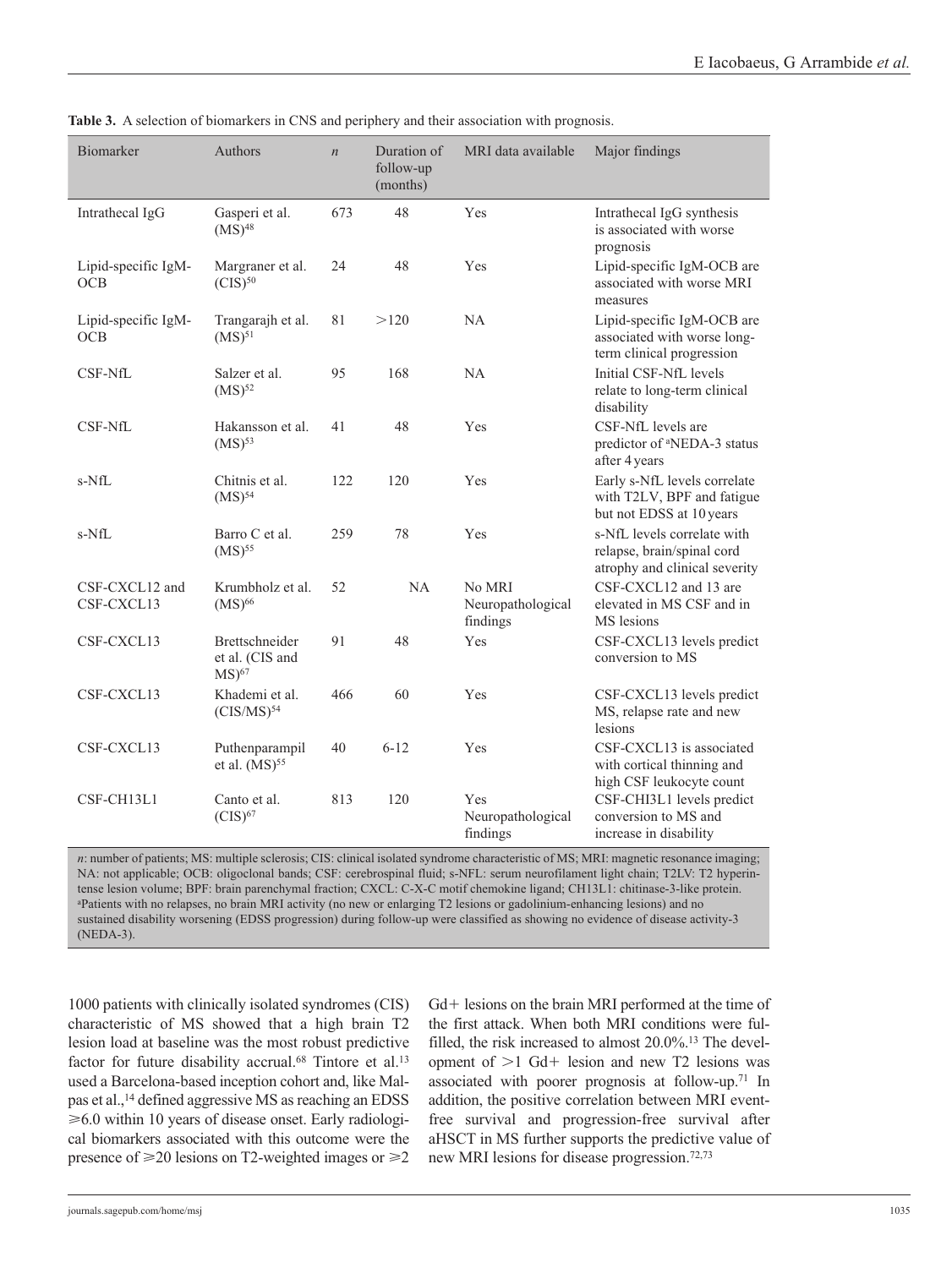

**Figure 1.** Typical characteristics of aggressive MS on conventional MRI: (a)–(c) T2-FLAIR transverse sequences showing multiple nodular, confluent lesions predominantly affecting the periventricular and callosal topographies (see arrows) in a 33-year-old male patient with a first demyelinating attack. (d)–(f) T1 transverse sequences in the same patient after gadolinium administration show multiple nodular and ring-enhancing lesions. (g) (T2-FLAIR transverse sequence) and (h) (T2 sagittal sequence of the cervical spinal cord) show multiple infratentorial and spinal cord lesions in a 24-year-old female patient with relapsing–remitting multiple sclerosis, several of which showed contrast enhancement despite treatment with (i) and (j) fingolimod.

The presence of  $\geq 1$  spinal cord lesion, symptomatic or asymptomatic, has been reported as a marker of early and long-term disability accrual.<sup>30,34</sup> A meta-analysis also showed that spinal cord atrophy significantly correlated with clinical disability.<sup>35</sup> In a study of non-spinal CIS patients, spinal cord factors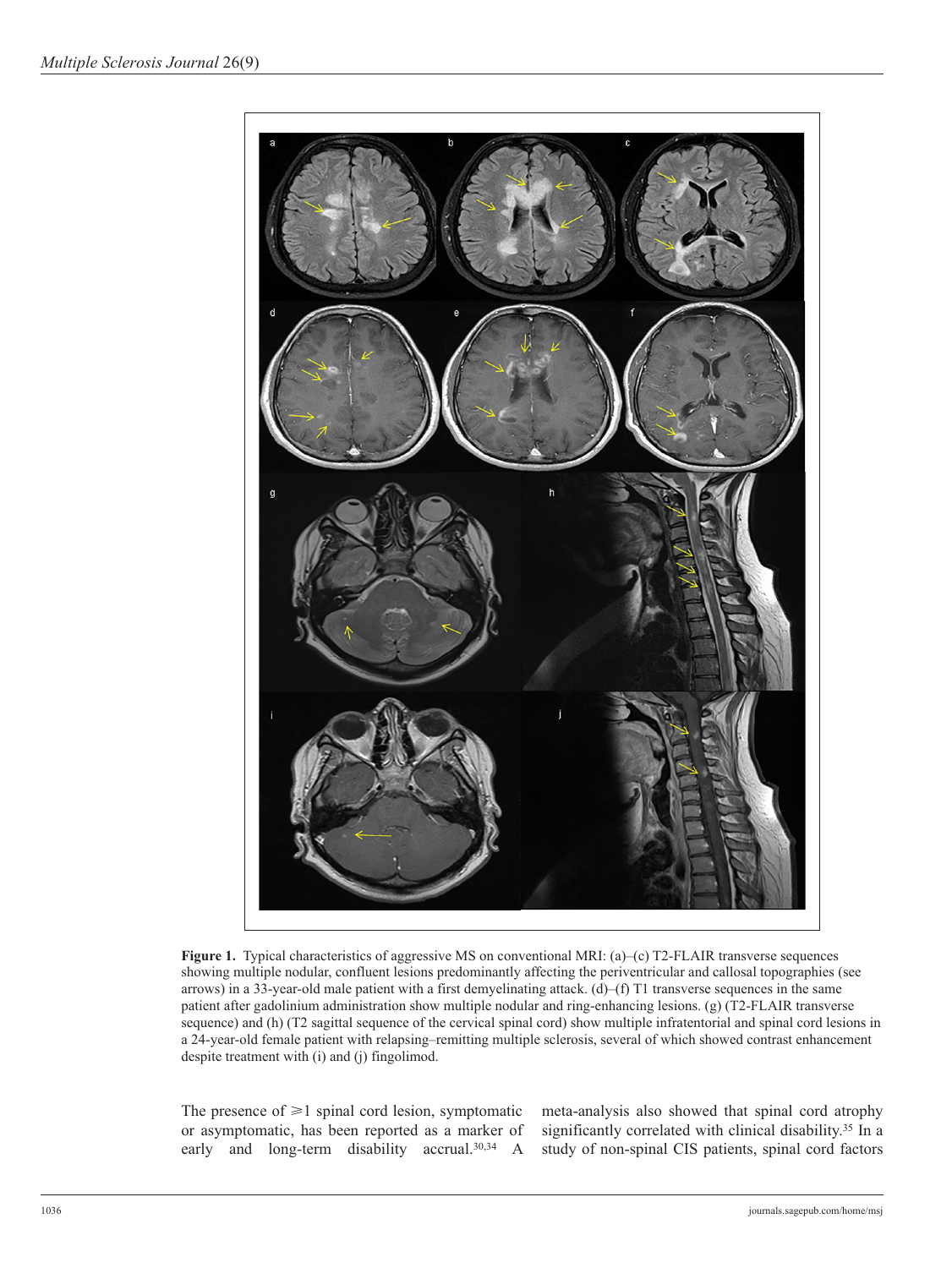such as lesion number, change in lesion number and change in upper cervical cord cross-sectional area were independently associated with reaching an  $EDSS \geq 3.0$  at 5 years. Inclusion of brain lesion load and atrophy modestly increased the predictive power of the model,70 suggesting spinal cord red flags may be more relevant than brain red flags to predict disability, at least as measured by the EDSS. In another study of MS patients, the results suggested that the presence of spinal cord lesions may indicate a higher risk of 6- and 11-year EDSS progression than infratentorial lesions.<sup>74</sup> In addition, the presence of  $\geq 2$  Gd+ lesions and  $\geq 1$  spinal cord lesions at baseline and 1 year and  $\geq 1$  new spinal cord lesions at 3 years of disease evolution were associated with conversion to SPMS at 15 years.<sup>30</sup> Furthermore, the occurrence of cortical lesions and cortical atrophy has been reported as risk factors for early neurological deficit in MS.37

When assessing tissue loss, the accumulation of hypointense lesions ( 'black holes') on T1 sequences correlated with progression rate.29 As for early brain atrophy, a study in CIS patients showed that a percentage brain volume change (PBVC) decrease below −0.817% in the first year of disease evolution was an independent predictor of a shorter time to a second attack,<sup>75</sup> which could be an indicator of aggressive MS. Evidence of a positive correlation between the disability level and atrophy of the thalamus and basal ganglia has been supported in several studies.<sup>76,77</sup> A significant association between deep grey matter brain atrophy rate and time to disability progression was detected in a cohort of more than 1200 MS patients.36 Interestingly, another study showed that the presence of isolated thalamic atrophy without whole brain atrophy distinguished patients with a higher risk of fast disability progression.38

More recently, the presence of smouldering lesions has been suggested as a new MRI marker of poor outcome in MS patients since it reflects persistent inflammation, delayed tissue repair and neurodegeneration.<sup>39</sup>

*Neuropathological aspects of highly active MS.* A major contributor to the development of permanent disability in MS is axonal loss, which is an ongoing process from disease onset.78 This suggests that there should be a strong correlation between rapid disability accumulation and a high rate of axonal damage and loss (Table 2). Key mechanisms resulting in neuronal dysfunction include (1) transection of axons by an inflammatory attack, (2) chronic demyelination causing axonal degeneration, (3) cortical demyelination causing neuritic transection and neuronal death and (4) synaptic spine loss. $40,42,43$  The observation that macrophage infiltration within active lesions correlates with axonal transection supports the role of inflammatory mechanisms in axonal loss.40 Axonal loss within chronic demyelinating lesions is thought to be a consequence of loss of myelin trophic support, rendering denuded axons vulnerable to the chronic inflammatory environment with CD8+ cells, microglia and oxidative stress factors.<sup>41</sup>

Additional factors contributing to axonal loss occur in the normal appearing white matter (NAWM) involving secondary Wallerian degeneration of injured axons in adjacent white matter plaques.79 Cortical lesions have been associated with prominent neuronal apoptosis in addition to axonal and dendritic transection, and the presence of such lesions has been suggested as a potential biomarker for risk of early disability development.<sup>80</sup>

Taken together, extensive widespread neuroaxonal damage and loss in MS may be viewed as the neuropathologic counterpart to clinically aggressive MS, but this needs to be validated in clinicopathological correlated studies. In clinical practice, ongoing axonal loss may be the underlying pathology in patients with sustained progression despite treatment with one or more DMTs.

*Peripheral immune correlates of highly active MS.* Alterations in the peripheral immune system associated with highly active MS have been poorly studied. However, the observation of sustained suppression of active neuroinflammation following aHSCT in patients with aggressive/highly active MS has provided insights into immune mechanisms that might be associated with a highly inflammatory clinical phenotype in  $MS<sup>81</sup>$  (Table 2D). A significant shift in the balance between regulatory and proinflammatory cells in the circulation has been detected in patients with active MS that underwent successful aHSCT.44–47 Proportionally increased levels of  $CD4 + Foxp3 + regularory$  T-cells (Tregs), memory  $CD4 +$  and  $CD8 +$ cells,  $CD56<sup>high</sup>$  natural killer (NK) cells and diminished Th17 cell responses have been observed during peripheral immune reconstitution after aHSCT in MS.<sup>44-47</sup> In addition, successful outcomes after aHSCT in MS patients with 'a poor prognosis' correlated with more diverse T-cell receptor (TCR) repertoires of  $CD4 +$ cells suggesting that low TCR diversity may be a risk factor for a highly inflammatory disease course.49 Altogether, these findings indicate a possible association between dysregulated subgroups of T cells and NK cells with highly active MS. Such data, not specifically gathered to define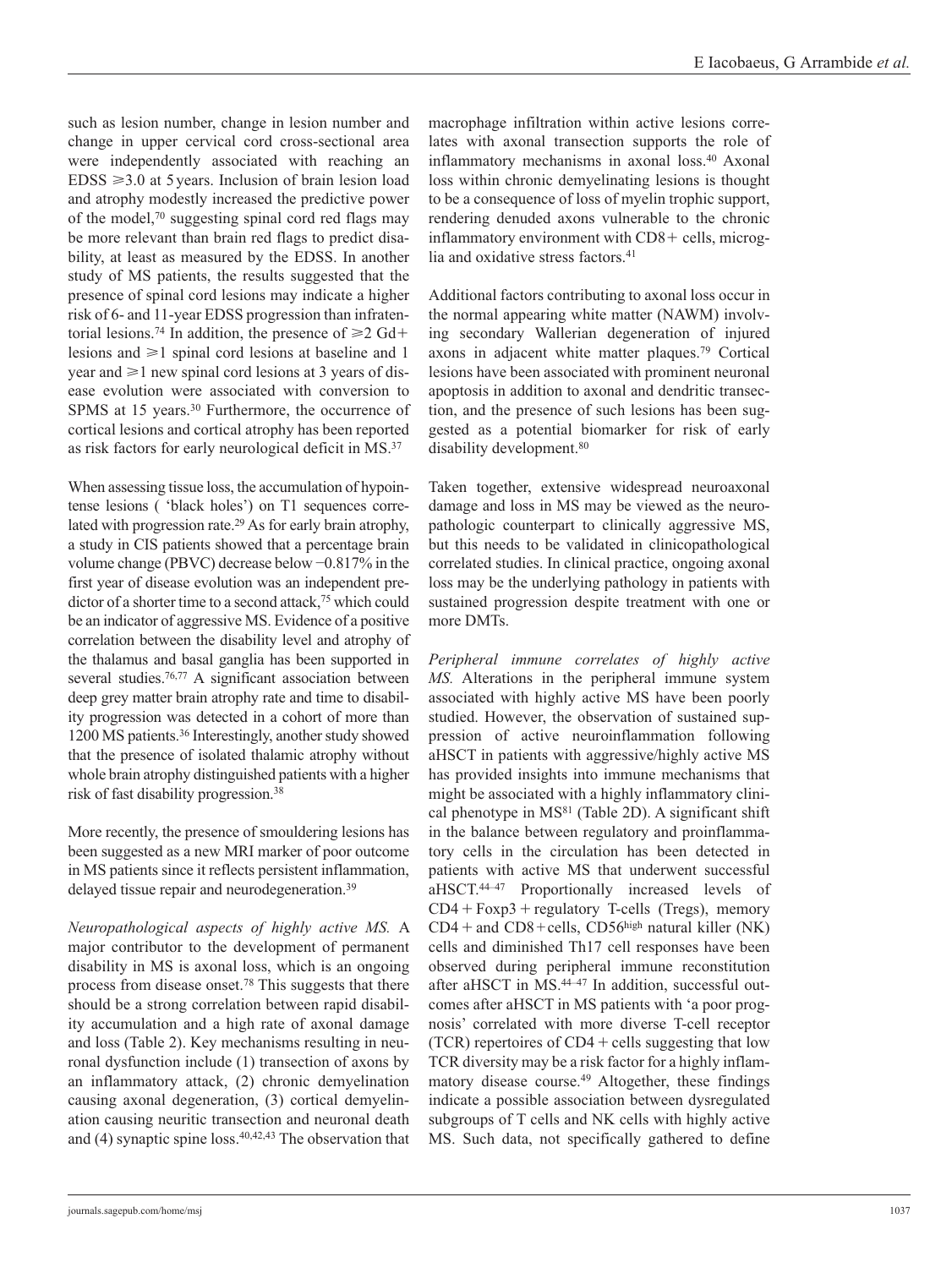aggressive MS, deserve further exploration and validation as potential immune markers for the disease.

*CSF and blood biomarkers with prognostic values (Table 2E and Table 3).* Intrathecal IgG synthesis at MS onset was associated with increased risk of disability worsening within 4 years although intrathecal IgG synthesis is present in 60% of MS patients independent of disease severity or prognosis.48 Furthermore, the presence of IgM OCB correlated with higher disease activity, EDSS progression and brain atrophy in rMS.<sup>50,51</sup>

Evaluation of neurofilament light chain (NfL) levels in both CSF (cNfL) and serum (sNfL) has shown strong promise as a marker for disease activity and disability correlated with neuroaxonal damage in MS and has been implemented as part of routine clinical assessment in some countries. To date, however, a correlation of NfL levels with disease severity has not been studied. Levels of cNfL were associated with both new T2 lesions and brain volume loss during follow-up; cNfL at MS diagnosis correlated with Multiple Sclerosis Severity Scale (MSSS) estimates during a follow-up period of  $8-20$  years.<sup>52,53</sup> In a related finding, sNfL levels correlated with risk of future relapses,<sup>53</sup> disability worsening and brain T2 lesion load.54,55 Increased sNfL was also found to be a negative predictor for MS, correlating with brain atrophy and disability development in early MS.54,55 Some studies have attempted to establish predictive cut-off values of NfL levels. Patients with cNfL levels >386 ng/L had a higher risk of conversion to SPMS than patients with lower levels,<sup>52</sup> although this cut-off has not been fully validated. Another study assessed stratified cNfl and sNfL measurements in rMS patients during the first years of participation in a clinical trial on IFN-β versus placebo. Upper tertile year 2 cNfl and year 3 sNfL levels were predictive of reaching an EDSS  $\geq 6.0$  at year 8 from inclusion compared to lower tertile levels. Similarly, upper tertile year 4 sNfL concentration was predictive of reaching an EDSS score  $\geq 6.0$  at 15 years, with NfL concentrations being complementary to 2-year brain parenchymal fraction change in predicting long-term outcomes.82

Evaluation of C-X-C motif chemokine ligand 13 (CXCL13), also called B-cell attracting chemokine 1 (BCA-1), has recently been used to assess inflammatory activity in MS. The chemokine CXCL13 is considered to reflect B-cell activity in the CNS, and increased CSF CXCL13 levels were found to correlate with conversion from CIS to clinically definite MS and with relapse rates.<sup>56,66,67</sup> Furthermore, CSF CXCL13 levels were associated with cortical atrophy in MS suggesting its value as a marker to predict disability progression.<sup>57</sup>

Since presence of cortical lesions may be considered as a risk factor for early MS disability development,32 there have been attempts to develop surrogate nonimaging biomarkers for assessment of cortical damage. Increased levels of a specific panel of proinflammatory cytokines and chemokines including TNF, sTNFR1, IFN γ, CXCL12, CXCL13, IL6, IL8, IL10, BAFF, APRIL, LIGHT, TWEAK, MMP-2, pentraxin3 and sCD163 distinguished patients with high cortical lesion load at diagnosis compared to patients with low cortical lesion load.83

Other potential CSF biomarkers that reflect inflammatory activity and may have prognostic value include proteolytic enzyme matrix metalloproteinase-9 (MMP9), osteopontin and chitinase 3-like 1 protein (CHI3L1). MMP9 is considered to have a central role in MS pathogenesis with functions relating to CNS tissue destruction. The finding that progressive MS with inflammatory activity had increased levels of CSF MMP9 suggests its potential as a marker to distinguish progressive patients that could benefit from anti-inflammatory therapies.<sup>59</sup> CHI3L1 correlated with disease severity in several inflammatory diseases and was an independent risk factor for development of EDSS 3 in a multivariate study on more than 800 European CIS patients.<sup>58</sup> Importantly, none of these biomarkers have yet been established as reliable markers to predict aggressive MS and should currently only be viewed as indicators with potential prognostic values and as a fertile area for research and validation.

*Genetic markers of MS disease activity.* MS risk genes have been investigated for their influence on MS disease outcome but the results have been conflicting63,84 (Table 2F). The most dominant MS risk gene, HLA-DRB1\*15:01, correlated with development of increased number of T2 MRI lesions and loss of brain volume in MS.<sup>60</sup> A German study demonstrated that PD-1 polymorphisms were associated with a progressive disease course, which was considered to be a consequence of impaired PD-1-mediated inhibition of T cell activation. $61$  A genome-wide association study detected variants of the glycosylation enzyme MGAT5 that influenced the severity of MS<sup>62</sup> and carriers of the APOE-epsilon 4 allele had a more severe disease progression.<sup>63</sup>

Non-immune-related genes such as those involved in neuroprotective or regenerative mechanisms have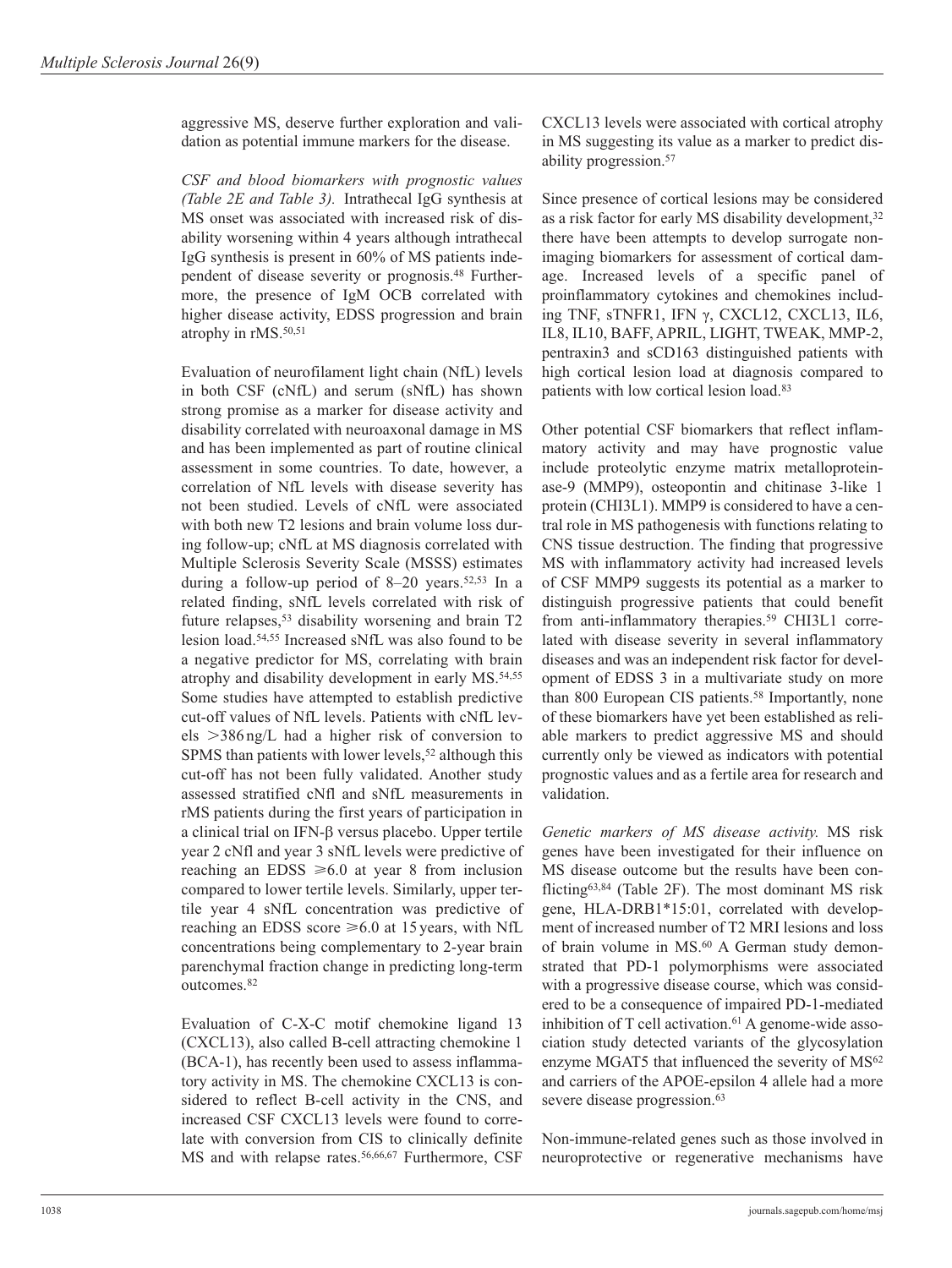emerged as possible risk factors for MS disease outcome heterogeneity.85,86 Genetically determined axonal response to inflammation and environmental factors might be associated with clinical outcome and disability progression in MS. An intriguing example was the detection that allelic variants of the neuroprotective ciliary neurotrophic factor (CNTF) were associated with disease onset, course and severity of experimental autoimmune encephalomyelitis (EAE) in mice.87 Furthermore, polymorphisms of the brainderived neurotrophic factor (BDNF) have in some studies been shown to impact on grey matter tissue damage in MS.64 However, current data on gene variants associated with aggressive MS are very sparse and controversial; additional genetic studies may determine whether the clinical cohort of aggressive MS can be genetically distinguished from other disease phenotypes.

# **Achievements, gaps in knowledge and future perspectives**

Clinical, paraclinical and laboratory assessments all have the potential to be used in categorizing MS patients with a prognosis of poor outcomes over a short period of time, although most have not been evaluated with this goal in mind. Disease severity and activity are essential parameters when considering the right treatment for patients.<sup>88</sup> While guidelines exist for treatment of rMS, PPMS and SPMS, specific guidance for how to approach treatment for severe, rapidly aggressive MS are lacking.88 To develop such guidelines, and to better manage those patients with aggressive disease, it is important to clearly identify subjects with initial or evolving signs of aggressive disease course as early as possible and offer them a highly efficient treatment as soon as possible after disease onset to mitigate breakthrough disease and progression of permanent disability.

Based on the discussion held during the ECTRIMS workshop on aggressive MS and on recent results from retrospective studies with prospectively collected data, we believe that several identified clinical and imaging features, possibly along with elevated CSF and/or serum NfL levels, might be considered as the most promising characteristics of highly active MS (Table 4).

A limitation of this proposal is that several of these features were not studied in the context of aggressive MS or weighted against other suspected risk factors. The identification of several risk factors, however, depended on establishing a working definition of aggressive MS which, in two studies, was reaching an  $EDSS \geq 6.0$  within 10 years of disease onset. Clinical risk factors of individuals who might be considered to have aggressive MS are age >35 years at symptom onset,  $EDSS \geq 3.0$  in the first year and presence of pyramidal signs in the first year of disease evolution.14 Older age and motor symptoms at disease onset were also identified as risk factors in previous attempts to define aggressive MS.6,7 MRI risk factors include the presence of  $\geq 20$  T2 lesions or  $\geq 2$  Gd+ lesions on the brain MRI performed at disease onset.13 When present, these factors may serve as 'red flags' to define a patient as a candidate for early, more aggressive therapeutic intervention. This suggestion must be considered a working definition that needs to be solidified through future research, requiring validation in other cohorts to confirm or refute their short- and long-term value in the clinical practice. Conversely, we also have to acknowledge that several parameters potentially associated with aggressive MS (Table 2) may be useful only for research purposes to understand this phenotype (i.e. neuroaxonal damage). In this sense, it will be important to identify those with translational potential.

As noted in the manuscript, the list of current 'red flags' for aggressive disease is far from complete. Notably missing are immunological assays, advanced imaging, pathological, genetic, and many potential body fluid biomarkers mentioned above. Identifying their differential contribution of relapse activity and disease progression is difficult, as disability may occur due to the consequences of inflammation and/or pure neurodegenerative mechanisms. Rather, it is important to study the degree to which inflammation and neurodegeneration factors (and their possible interactions) are involved in the etiopathogenesis of aggressive MS. This may aid in defining not only aggressive MS in relapsing forms but also in progressive phenotypes in which available evidence is even scarcer.

Importantly, whereas recent studies are based on findings at disease onset or during the first year of the disease,13,14 potential risk factors should be assessed throughout the disease evolution. MS may become highly active after years of stability in some patients, and persons with a high functional reserve may take longer to develop disability.<sup>89</sup>

In addition, as the proportion of patients with characteristics of aggressive MS is low, collaborative studies based on large observational registries and focused cohorts are necessary. These studies enable prognostication that is both generalizable and comprehensive. In addition, robust analytical approaches of the most relevant risk factors, like Bayesian analyses, are a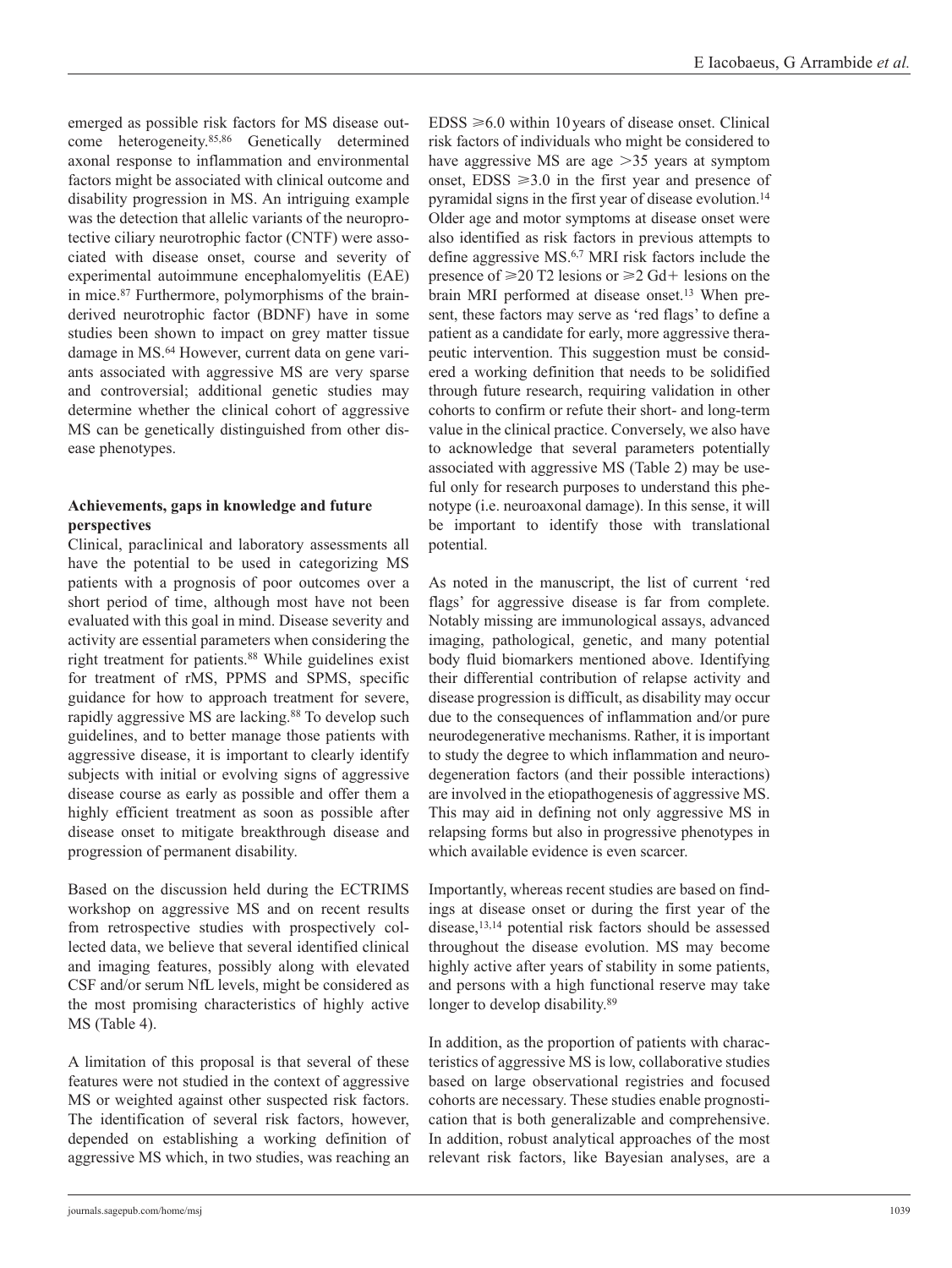**Table 4.** 'Red flags' that may indicate highly active MS.

With additional research and validation, one or more of the following characteristics, along with physician judgement, may be considered a red flag for poor short- and long-term prognosis and thus could imply initiation of a highly effective therapy.

Clinical

- At onset
	- Older age<sup>6,7</sup>
	- Motor symptoms<sup>6,20</sup>
- During early follow-up
	- Poor recovery from the first two relapses $20$
	- High relapse frequency ( $\geq$ 3) within the first 2 years after MS onset<sup>27</sup>
	- Any signs of breakthrough disease within 2 years of treatment with a highly active DMT<sup>72,73</sup>
- Combined factors

Age  $>$ 35 years at symptom onset, EDSS  $\geq$ 3.0 in the first year, and presence of pyramidal signs in the first year of disease evolution  $(32.0\% \text{ risk})^{14}$ 

Imaging

- At onset
	- $\geq 2$  Gd+ lesions<sup>10</sup>
	- High T2 lesion load<sup>68,71</sup>
	- Presence of spinal cord > infratentorial lesions<sup>33,34,74</sup>
- During early follow-up
	- $\geq$  new Gd+ lesions<sup>30,71</sup>
	- $\geq 1$  new spinal cord lesions<sup>30</sup>
- Atrophy measures, possibly spinal cord > brain; PBVC decrease below -0.817% in the first year<sup>37,70,75,76</sup> Combined factors

≥20 lesions on T2-weighted images and ≥2 Gd+ lesions at disease onset (18.9% risk)<sup>13</sup>

#### Biomarkers

- At the time of diagnosis<sup>a</sup>
	- NfL CSF levels  $>$  386 ng/L<sup>52</sup>
- During follow-up
	- Upper tertile NfL levels in serum or CSF<sup>82</sup>

MS: multiple sclerosis; DMT: disease modifying treatment; EDSS: Expanded Disability Status Scale; Gd+: gadolinium enhancing; PBVC: percentage brain volume change; NfL: neurofilament light chain; CSF: cerebrospinal fluid. aIncludes relapsing and progressive forms of MS.

requisite of a shift from studies of associations at the group level towards individual prognosis. Afterwards, replication of novel associations in independent validation cohorts is essential.

While objective markers for MS disease severity are desirable, one cannot ignore the value of clinical judgement, independent of the presence or absence of markers, especially in the context of patients being followed over time by the same physician.

#### **Acknowledgements**

The authors wish to thank ECTRIMS for financial and administrative support of the focused workshop that served as the basis for this paper and all workshop attendees (Supplemental Table 2) for their participation. All attendees had the opportunity to review and comment upon an advanced draft of the manuscript prior to submission. We also wish to thank Dr Stephen C. Reingold for assistance with manuscript writing and editing, supported by ECTRIMS.

## **Declaration of Conflicting Interests**

The author(s) declared the following potential conflicts of interest with respect to the research, authorship and/ or publication of this article: E.I. has honoraria for advisory boards or lecturing for Sanofi Genzyme and Merck outside the submitted work. G.A. has received compensation for consulting services or participation in advisory boards from Sanofi, Merck and Roche; research support from Novartis; travel expenses for scientific meetings from Novartis, Roche and Stendhal; and speaking honoraria from Sanofi and Merck. M.P.A. has received research grants and personal fees as a speaker and member of advisory boards by Biogen, Sanofi Genzyme, Merck Serono, Novartis, Roche and Teva, outside the submitted work. T.D. reports grants from Novartis and Biogen. Dr Derfuss' institution received financial support from Novartis, Biogen, Roche, Merck Serono, Celgene, Sanofi Genzyme, MedDay, GeNeuro, Mitsubishi Pharma and Actelion for his activities as steering committee or advisory board member or consultant. S.V. has received grants,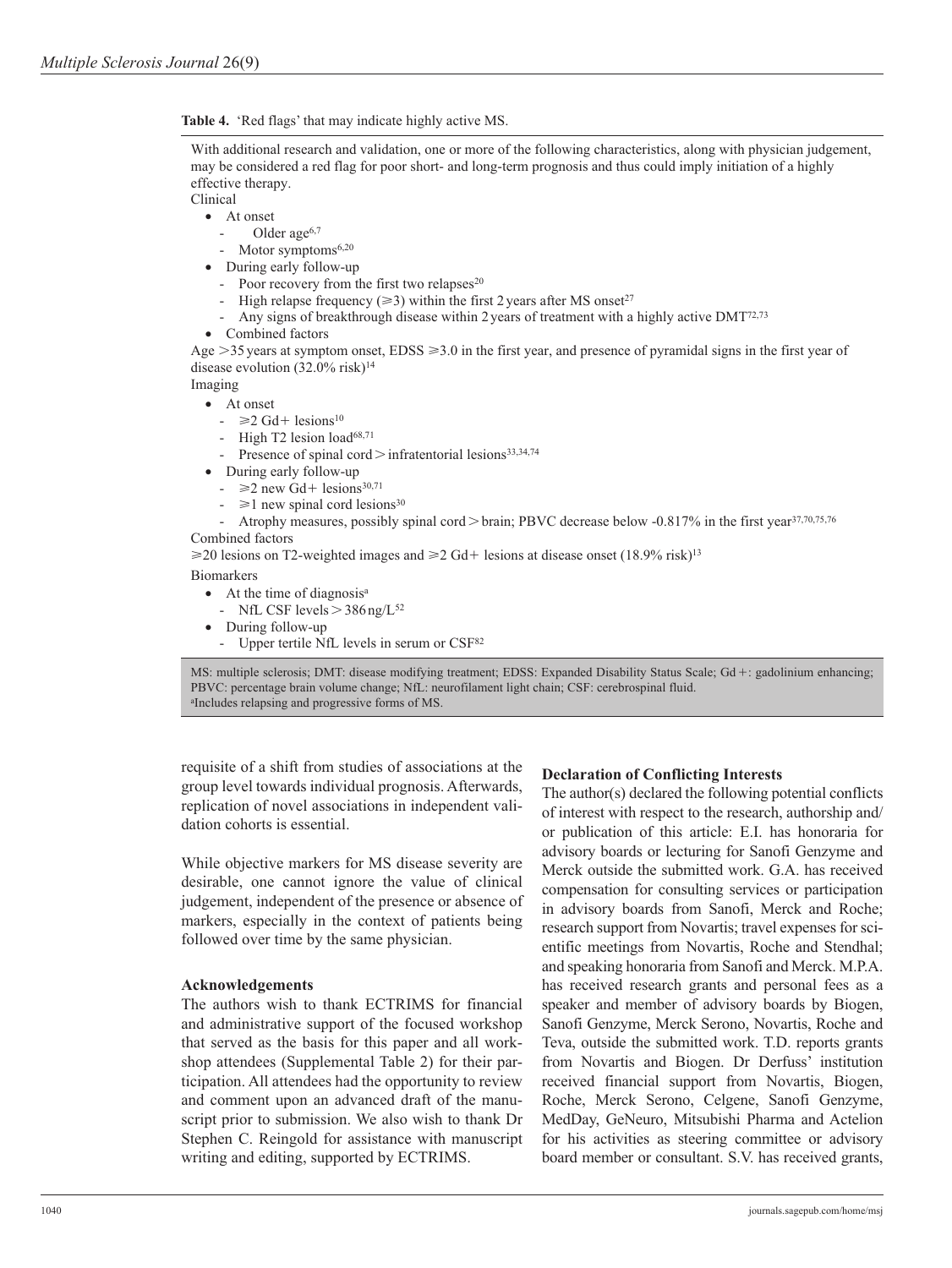personal fees and non-financial support from Biogen, Celgene, Geneuro, Genzyme, Medday, Merck Serono, Novartis, Roche, Sanofi and Teva, outside the submitted work. B.H. has served on scientific advisory boards for Novartis and as DMSC member for AllergyCare and TG therapeutics; he or his institution have received speaker honoraria from Desitin; holds part of two patents; one for the detection of antibodies against KIR4.1 in a subpopulation of MS patients and one for genetic determinants of neutralizing antibodies to interferon. M.T. has received compensation for consulting services and speaking honoraria from Almirall, Bayer Schering Pharma, Biogen-Idec, Genzyme, Merck Serono, Novartis, Roche, Sanofi-Aventis and Teva Pharmaceuticals. M.T. is co-editor of *Multiple Sclerosis Journal* ETC. L.B. has received honoraria for advisory boards for Biogen, Sanofi-Genzyme, Novartis and Teva and has received lecturing fees from Biogen, Novartis, Teva and Sanofi-Genzyme outside the submitted work.

# **Funding**

The author(s) disclosed receipt of the following financial support for the research, authorship and/or publication of this article: The workshop on which the manuscript is based was supported in its entirety by the European Committee on Treatment and Research in Multiple Sclerosis (ECTRIMS).

# **ORCID iDs**

Georgina Arrambide **b** [https://orcid.org/0000-0002](https://orcid.org/0000-0002-2657-5510) [-2657-5510](https://orcid.org/0000-0002-2657-5510)

Tobias Derfuss **D** [https://orcid.org/0000-0001-8431](https://orcid.org/0000-0001-8431-8769) [-8769](https://orcid.org/0000-0001-8431-8769)

Sandra Vukusic **[https://orcid.org/0000-0001-7337](https://orcid.org/0000-0001-7337-7122)** [-7122](https://orcid.org/0000-0001-7337-7122)

Bernhard Hemmer **iD** [https://orcid.org/0000-0001](https://orcid.org/0000-0001-5985-6784) [-5985-6784](https://orcid.org/0000-0001-5985-6784)

Mar Tintore D https://orcid.org/0000-0001-9999-5359

# **Supplemental material**

Supplemental material for this article is available online.

# **References**

- 1. Lublin FD, Reingold SC, Cohen JA, et al. Defining the clinical course of multiple sclerosis: The 2013 revisions. *Neurology* 2014; 83(3): 278–286.
- 2. Tintore M, Vidal-Jordana A and Sastre-Garriga J. Treatment of multiple sclerosis: Success from bench to bedside. *Nat Rev Neurol* 2019; 15(1): 53–58.
- 3. Giovannoni G, Butzkueven H, Dhib-Jalbut S, et al. Brain health: Time matters in multiple sclerosis. *Mult Scler Relat Disord* 2016; 9(Suppl. 1): S5–S48.
- 4. Fisher E, Lee JC, Nakamura K, et al. Gray matter atrophy in multiple sclerosis: A longitudinal study. *Ann Neurol* 2008; 64(3): 255–265.
- 5. Lublin FD and Reingold SC. Defining the clinical course of multiple sclerosis: Results of an international survey. *Neurology* 1996; 46(4): 907–911.
- 6. Gholipour T, Healy B, Baruch NF, et al. Demographic and clinical characteristics of malignant multiple sclerosis. *Neurology* 2011; 76(23): 1996–2001.
- 7. Menon S, Shirani A, Zhao Y, et al. Characterising aggressive multiple sclerosis. *J Neurol Neurosurg Psychiatry* 2013; 84(11): 1192–1198.
- 8. Menon S, Zhu F, Shirani A, et al. Disability progression in aggressive multiple sclerosis. *Mult Scler* 2017; 23(3): 456–463.
- 9. Kaunzner UW, Kumar G, Askin G, et al. A study of patients with aggressive multiple sclerosis at disease onset. *Neuropsychiatr Dis Treat* 2016; 12: 1907–1912.
- 10. Rush CA, MacLean HJ and Freedman MS. Aggressive multiple sclerosis: Proposed definition and treatment algorithm. *Nat Rev Neurol* 2015; 11(7): 379–389.
- 11. Edan G, Comi G, Le Page E, et al. Mitoxantrone prior to interferon beta-1b in aggressive relapsing multiple sclerosis: A 3-year randomised trial. *J Neurol Neurosurg Psychiatry* 2011; 82(12): 1344–1350.
- 12. Saccardi R, Freedman MS, Sormani MP, et al. A prospective, randomized, controlled trial of autologous haematopoietic stem cell transplantation for aggressive multiple sclerosis: A position paper. *Mult Scler* 2012; 18(6): 825–834.
- 13. Tintore M, Arrambide G, Otero-Romero S, et al. The long-term outcomes of CIS patients in the Barcelona inception cohort: Looking back to recognize aggressive MS. *Mult Scler*. Epub ahead of print 15 October 2019. DOI: 10.1177/1352458519877810.
- 14. Malpas CB, Manouchehrinia A, Sharmin S, et al. Aggressive form of multiple sclerosis can be predicted early after disease onset. *Mult Scler* 2019; 25: 605–607.
- 15. Diaz C, Zarco LA and Rivera DM. Highly active multiple sclerosis: An update. *Mult Scler Relat Disord* 2019; 30: 215–224.
- 16. Weinshenker BG, Rice GP, Noseworthy JH, et al. The natural history of multiple sclerosis: A geographically based study. 3. Multivariate analysis of predictive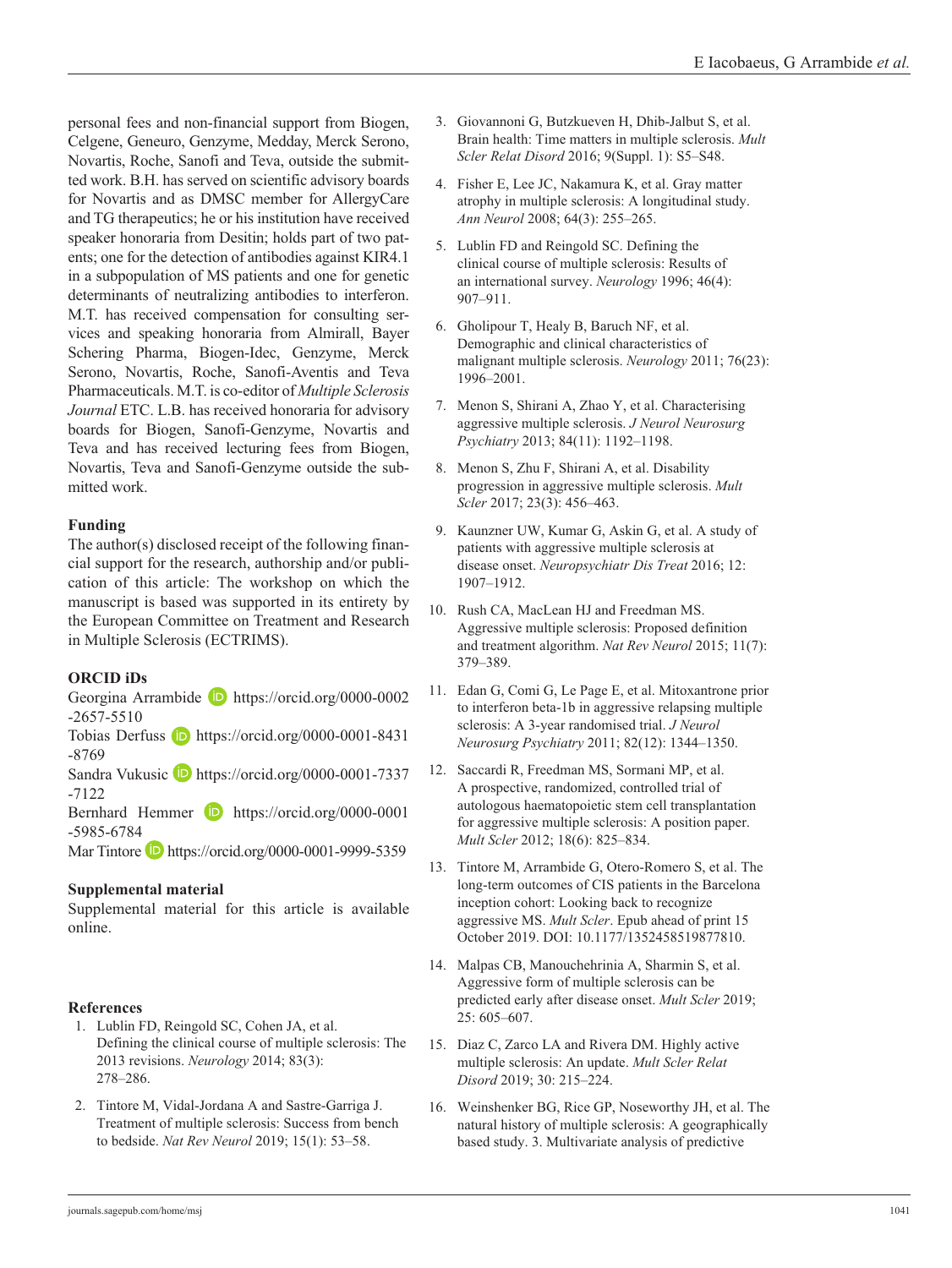factors and models of outcome. *Brain* 1991; 114(Pt. 2): 1045–1056.

- 17. Manouchehrinia A, Zhu F, Piani-Meier D, et al. Predicting risk of secondary progression in multiple sclerosis: A nomogram. *Mult Scler* 2019; 25(8): 1102–1112.
- 18. Bergamaschi R, Berzuini C, Romani A, et al. Predicting secondary progression in relapsingremitting multiple sclerosis: A Bayesian analysis. *J Neurol Sci* 2001; 189(1–2): 13–21.
- 19. Amato MP, Ponziani G, Bartolozzi ML, et al. A prospective study on the natural history of multiple sclerosis: Clues to the conduct and interpretation of clinical trials. *J Neurol Sci* 1999; 168(2): 96–106.
- 20. Scott TF and Schramke CJ. Poor recovery after the first two attacks of multiple sclerosis is associated with poor outcome five years later. *J Neurol Sci* 2010; 292(1–2): 52–56.
- 21. Trojano M, Avolio C, Manzari C, et al. Multivariate analysis of predictive factors of multiple sclerosis course with a validated method to assess clinical events. *J Neurol Neurosurg Psychiatry* 1995; 58(3): 300–306.
- 22. Zarei M, Chandran S, Compston A, et al. Cognitive presentation of multiple sclerosis: Evidence for a cortical variant. *J Neurol Neurosurg Psychiatry* 2003; 74(7): 872–877.
- 23. Langer-Gould A, Popat RA, Huang SM, et al. Clinical and demographic predictors of long-term disability in patients with relapsing-remitting multiple sclerosis: A systematic review. *Arch Neurol* 2006; 63(12): 1686–1691.
- 24. Jokubaitis VG, Spelman T, Kalincik T, et al. Predictors of disability worsening in clinically isolated syndrome. *Ann Clin Transl Neurol* 2015; 2(5): 479–491.
- 25. Stewart T, Spelman T, Havrdova E, et al. Contribution of different relapse phenotypes to disability in multiple sclerosis. *Mult Scler* 2017; 23(2): 266–276.
- 26. Zipoli V, Goretti B, Hakiki B, et al. Cognitive impairment predicts conversion to multiple sclerosis in clinically isolated syndromes. *Mult Scler* 2010; 16(1): 62–67.
- 27. Scalfari A, Neuhaus A, Degenhardt A, et al. The natural history of multiple sclerosis: A geographically based study 10: Relapses and long-term disability. *Brain* 2010; 133(Pt. 7): 1914–1929.
- 28. Confavreux C, Vukusic S and Adeleine P. Early clinical predictors and progression of irreversible disability in multiple sclerosis: An amnesic process. *Brain* 2003; 126(Pt. 4): 770–782.
- 29. Truyen L, van Waesberghe JH, van Walderveen MA, et al. Accumulation of hypointense lesions ("black holes") on T1 spin-echo MRI correlates with disease progression in multiple sclerosis. *Neurology* 1996; 47(6): 1469–1476.
- 30. Brownlee WJ, Altmann DR, Prados F, et al. Early imaging predictors of long-term outcomes in relapse-onset multiple sclerosis. *Brain* 2019; 142(8): 2276–2287.
- 31. Rio J, Rovira A, Tintore M, et al. Disability progression markers over 6-12 years in interferonbeta-treated multiple sclerosis patients. *Mult Scler* 2018; 24(3): 322–330.
- 32. Fisniku LK, Chard DT, Jackson JS, et al. Gray matter atrophy is related to long-term disability in multiple sclerosis. *Ann Neurol* 2008; 64(3): 247–254.
- 33. Tintore M, Rovira A, Arrambide G, et al. Brainstem lesions in clinically isolated syndromes. *Neurology* 2010; 75(21): 1933–1938.
- 34. Arrambide G, Rovira A, Sastre-Garriga J, et al. Spinal cord lesions: A modest contributor to diagnosis in clinically isolated syndromes but a relevant prognostic factor. *Mult Scler* 2018; 24(3): 301–312.
- 35. Casserly C, Seyman EE, Alcaide-Leon P, et al. Spinal cord atrophy in multiple sclerosis: A systematic review and meta-analysis. *J Neuroimaging* 2018; 28(6): 556–586.
- 36. Eshaghi A, Prados F, Brownlee WJ, et al. Deep gray matter volume loss drives disability worsening in multiple sclerosis. *Ann Neurol* 2018; 83(2): 210–222.
- 37. Scalfari A, Romualdi C, Nicholas RS, et al. The cortical damage, early relapses, and onset of the progressive phase in multiple sclerosis. *Neurology* 2018; 90(24): e2107–e2118.
- 38. Hanninen K, Viitala M, Paavilainen T, et al. Thalamic atrophy without whole brain atrophy is associated with absence of 2-year NEDA in multiple sclerosis. *Front Neurol* 2019; 10: 459.
- 39. Elliott C, Wolinsky JS, Hauser SL, et al. Slowly expanding/evolving lesions as a magnetic resonance imaging marker of chronic active multiple sclerosis lesions. *Mult Scler* 2019; 25(14): 1915–1925.
- 40. Trapp BD, Peterson J, Ransohoff RM, et al. Axonal transection in the lesions of multiple sclerosis. *N Engl J Med* 1998; 338(5): 278–285.
- 41. Bitsch A, Schuchardt J, Bunkowski S, et al. Acute axonal injury in multiple sclerosis. *Brain* 2000; 123(Pt. 6): 1174–1183.
- 42. Peterson JW, Bo L, Mork S, et al. Transected neurites, apoptotic neurons, and reduced inflammation in cortical multiple sclerosis lesions. *Ann Neurol* 2001; 50(3): 389–400.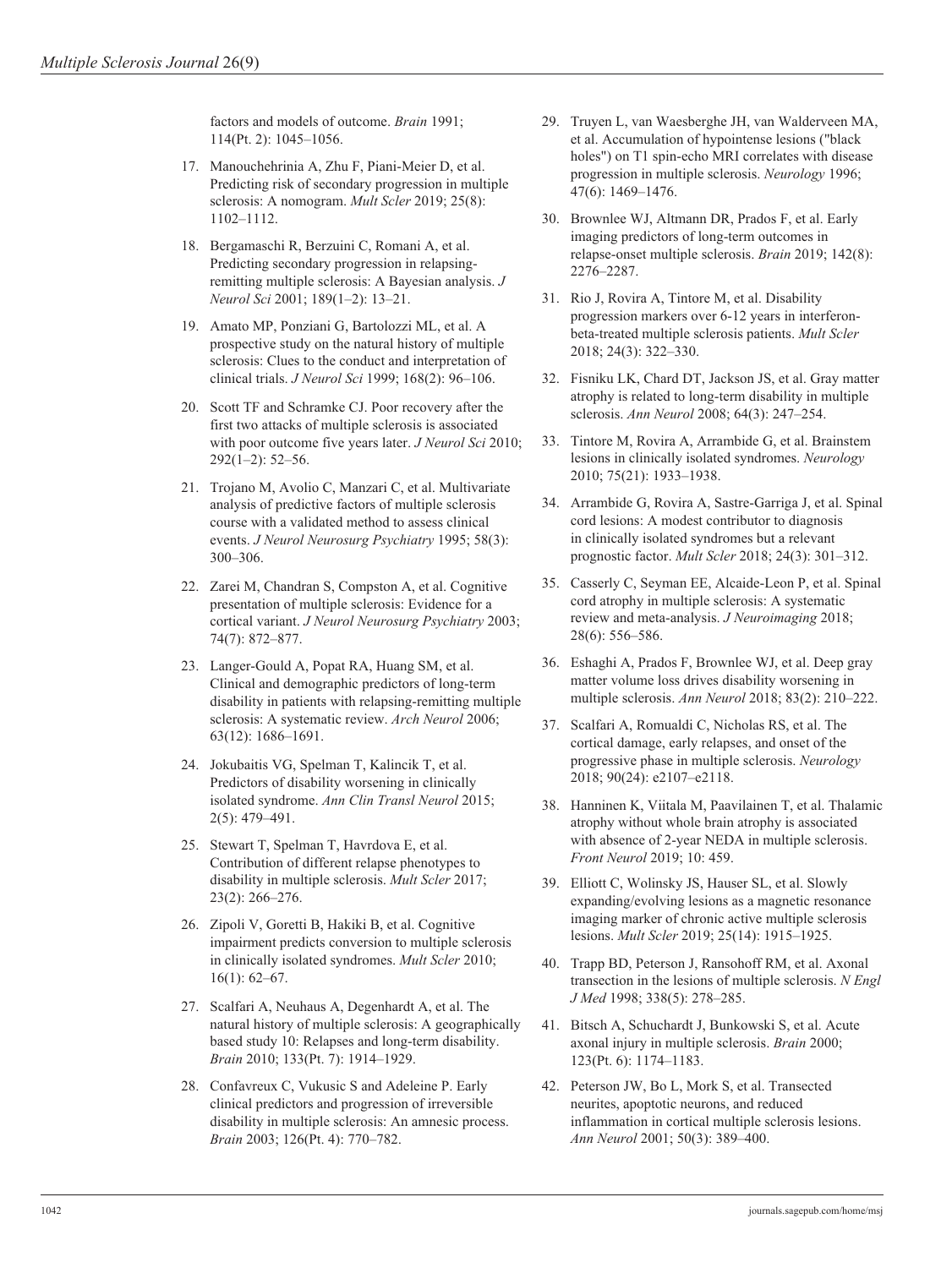- 43. Jurgens T, Jafari M, Kreutzfeldt M, et al. Reconstruction of single cortical projection neurons reveals primary spine loss in multiple sclerosis. *Brain* 2016; 139(Pt. 1): 39–46.
- 44. Burman J, Fransson M, Totterman TH, et al. T-cell responses after haematopoietic stem cell transplantation for aggressive relapsing-remitting multiple sclerosis. *Immunology* 2013; 140(2): 211–219.
- 45. Darlington PJ, Touil T, Doucet JS, et al. Diminished Th17 (not Th1) responses underlie multiple sclerosis disease abrogation after hematopoietic stem cell transplantation. *Ann Neurol* 2013; 73(3): 341–354.
- 46. Karnell FG, Lin D, Motley S, et al. Reconstitution of immune cell populations in multiple sclerosis patients after autologous stem cell transplantation. *Clin Exp Immunol* 2017; 189(3): 268–278.
- 47. Darlington PJ, Stopnicki B, Touil T, et al. Natural killer cells regulate Th17 cells after autologous hematopoietic stem cell transplantation for relapsing remitting multiple sclerosis. *Front Immunol* 2018; 9: 834.
- 48. Gasperi C, Salmen A, Antony G, et al. Association of intrathecal immunoglobulin G synthesis with disability worsening in multiple sclerosis. *JAMA Neurol* 2019; 76(7): 841–849.
- 49. Muraro PA, Robins H, Malhotra S, et al. T cell repertoire following autologous stem cell transplantation for multiple sclerosis. *J Clin Invest* 2014; 124(3): 1168–1172.
- 50. Magraner MJ, Bosca I, Simo-Castello M, et al. Brain atrophy and lesion load are related to CSF lipidspecific IgM oligoclonal bands in clinically isolated syndromes. *Neuroradiology* 2012; 54(1): 5–12.
- 51. Thangarajh M, Gomez-Rial J, Hedstrom AK, et al. Lipid-specific immunoglobulin M in CSF predicts adverse long-term outcome in multiple sclerosis. *Mult Scler* 2008; 14(9): 1208–1213.
- 52. Salzer J, Svenningsson A and Sundstrom P. Neurofilament light as a prognostic marker in multiple sclerosis. *Mult Scler* 2010; 16(3): 287–292.
- 53. Hakansson I, Tisell A, Cassel P, et al. Neurofilament levels, disease activity and brain volume during follow-up in multiple sclerosis. *J Neuroinflammation* 2018; 15(1): 209.
- 54. Chitnis T, Gonzalez C, Healy BC, et al. Neurofilament light chain serum levels correlate with 10-year MRI outcomes in multiple sclerosis. *Ann Clin Transl Neurol* 2018; 5(12): 1478–1491.
- 55. Barro C, Benkert P, Disanto G, et al. Serum neurofilament as a predictor of disease worsening and brain and spinal cord atrophy in multiple sclerosis. *Brain* 2018; 141(8): 2382–2391.
- 56. Khademi M, Kockum I, Andersson ML, et al. Cerebrospinal fluid CXCL13 in multiple sclerosis: A suggestive prognostic marker for the disease course. *Mult Scler* 2011; 17(3): 335–343.
- 57. Puthenparampil M, Federle L, Miante S, et al. BAFF Index and CXCL13 levels in the cerebrospinal fluid associate respectively with intrathecal IgG synthesis and cortical atrophy in multiple sclerosis at clinical onset. *J Neuroinflammation* 2017; 14(1): 11.
- 58. Canto E, Tintore M, Villar LM, et al. Chitinase 3-like 1: Prognostic biomarker in clinically isolated syndromes. *Brain* 2015; 138(Pt. 4): 918–931.
- 59. Opdenakker G, Nelissen I and Van Damme J. Functional roles and therapeutic targeting of gelatinase B and chemokines in multiple sclerosis. *Lancet Neurol* 2003; 2(12): 747–756.
- 60. Okuda DT, Srinivasan R, Oksenberg JR, et al. Genotype-Phenotype correlations in multiple sclerosis: HLA genes influence disease severity inferred by 1HMR spectroscopy and MRI measures. *Brain* 2009; 132(Pt. 1): 250–259.
- 61. Kroner A, Mehling M, Hemmer B, et al. A PD-1 polymorphism is associated with disease progression in multiple sclerosis. *Ann Neurol* 2005; 58(1): 50–57.
- 62. Brynedal B, Wojcik J, Esposito F, et al. MGAT5 alters the severity of multiple sclerosis. *J Neuroimmunol* 2010; 220(1–2): 120–124.
- 63. Chapman J, Vinokurov S, Achiron A, et al. APOE genotype is a major predictor of long-term progression of disability in MS. *Neurology* 2001; 56(3): 312–316.
- 64. Nociti V, Santoro M, Quaranta D, et al. BDNF rs6265 polymorphism methylation in multiple sclerosis: A possible marker of disease progression. *PLoS ONE* 2018; 13(10): e0206140.
- 65. Waldman A, Ghezzi A, Bar-Or A, et al. Multiple sclerosis in children: An update on clinical diagnosis, therapeutic strategies, and research. *Lancet Neurol* 2014; 13(9): 936–948.
- 66. Krumbholz M, Theil D, Cepok S, et al. Chemokines in multiple sclerosis: CXCL12 and CXCL13 up-regulation is differentially linked to CNS immune cell recruitment. *Brain* 2006; 129(Pt. 1): 200–211.
- 67. Brettschneider J, Czerwoniak A, Senel M, et al. The chemokine CXCL13 is a prognostic marker in clinically isolated syndrome (CIS). *PLoS ONE* 2010; 5(8): e11986.
- 68. Tintore M, Rovira A, Rio J, et al. Defining high, medium and low impact prognostic factors for developing multiple sclerosis. *Brain* 2015; 138(Pt. 7): 1863–1874.
- 69. Radue EW, Barkhof F, Kappos L, et al. Correlation between brain volume loss and clinical and MRI